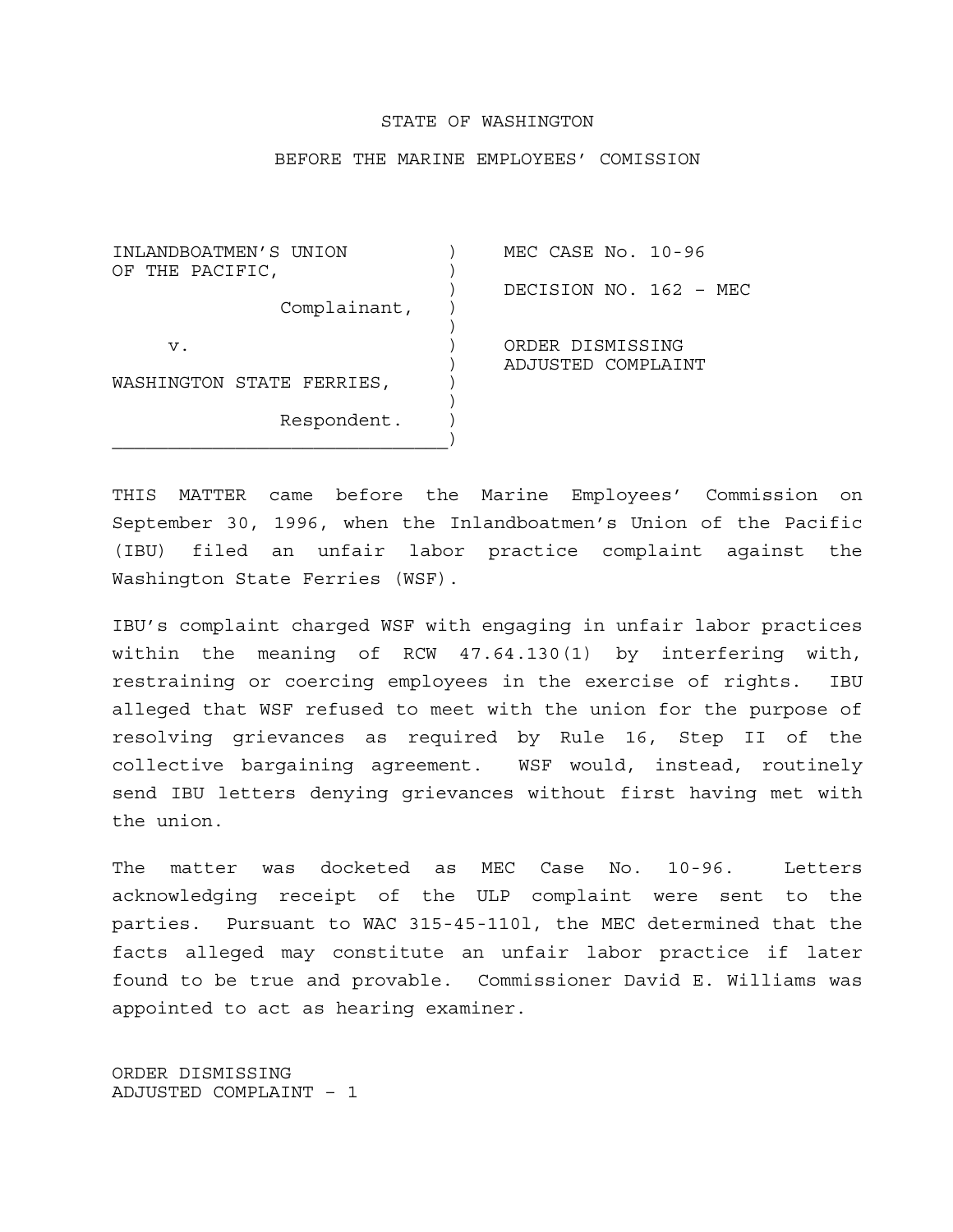A prehearing/settlement conference was convened by Chairman Henry L. Chiles, Jr. on December 6, 1996. The hearing was scheduled for January 16, 1997.

By facsimile on January 14, 1997, IBU counsel, Elizabeth Ford, notified the MEC that the parties had resolved this matter and that IBU was withdrawing the complaint. A copy of the parties' settlement agreement is attached hereto.

## ORDER

It is hereby ordered that the unfair labor practice complaint, filed by IBU against WSF and docketed as MEC Case No. 10-96, is dismissed.

DATED this  $24^{th}$  day of January 1997.

 MARINE EMPLOYEES' COMMISSION /s/ HENRY L. CHILES, Jr. Chairman /s/ JOHN P. SULLIVAN, Commissioner

ORDER DISMISSING ADJUSTED COMPLAINT – 2